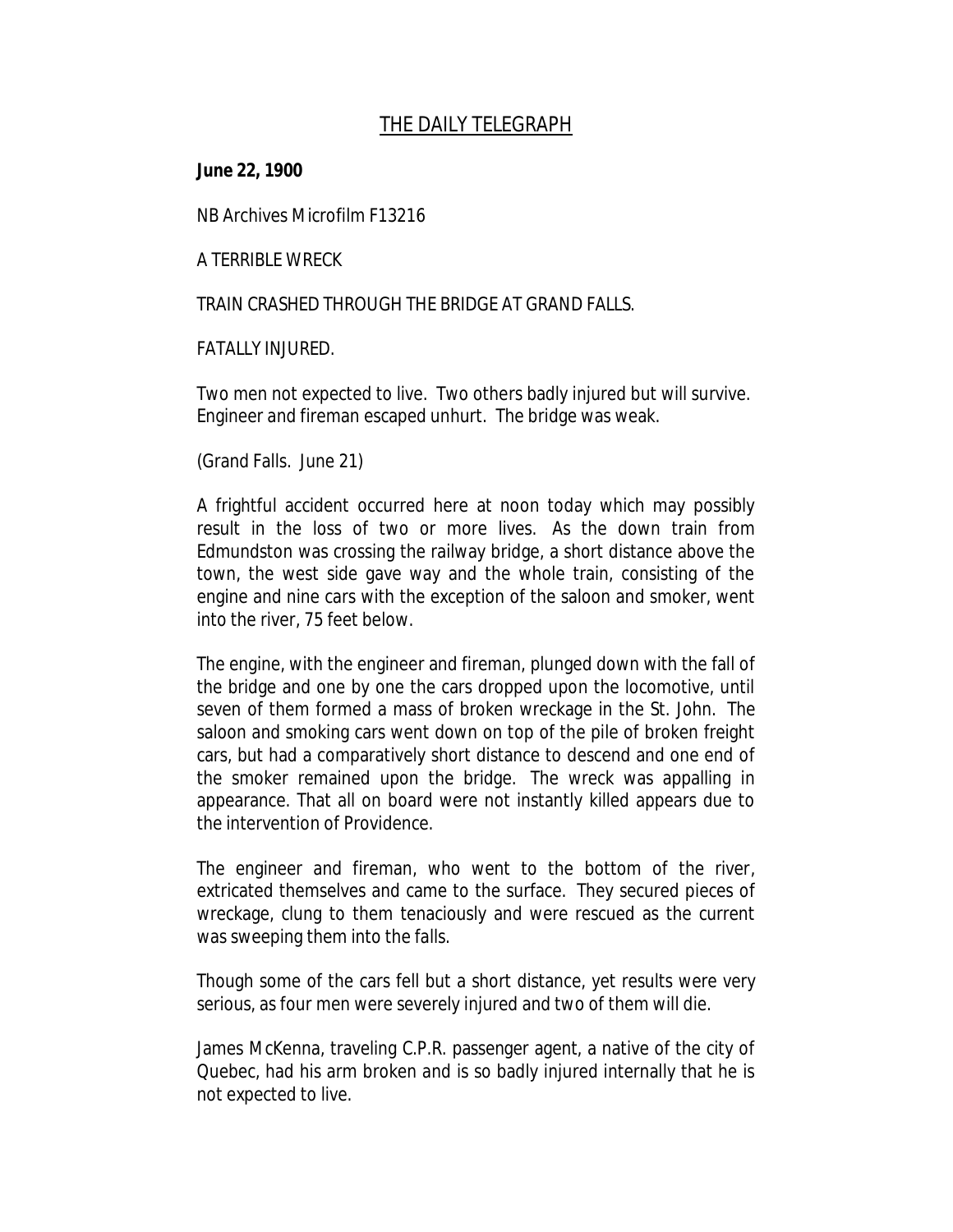Hiram I. Smith, of St. John, had both legs and an arm broken and was otherwise injured. He will not live.

J. O'Neil, an Englishman, was severely cut and bruised, but will recover.

Dr. Kirkpatrick, of Woodstock was badly shaken up and cut.

From Grand Falls, help was at once dispatched to the scene of the wreck and telegrams to Woodstock and St. John brought wrecking apparatus. The injured were brought to this place and are now under the care of Drs. Wade and Roulean.

A tramp who had been stealing a ride, after passing safely through the wreck narrowly escaped being drowned. He was clinging to a portion of a box car and floating toward the falls when Hugh Taylor, customs officer, went out on a log and brought him ashore.

Superintendent Timmerman of the C.P.R. and Mrs. Smith, wife of the injured passenger, arrived on a special from St. John tonight.

The span on the bridge which fell and the one adjoining it have long believed to be unsafe and new ones were to be built this summer, but in this case the repairs were neglected for too long a time. To be convinced of the dangerous condition of the bridge all that is required is a visit to the structure just now when the rotten parts are exposed and can be readily seen. The engineer of the wrecked train was Walter Matthews and the fireman, W. McCluskey.

**June 23, 1900**

NB Archives Microfilm F13216

## *THE GRAND FALLS ACCIDENT WAS A TERRIBLE AFFAIR.*

*A MIRACLE THE PASSENGERS AND TRAINMEN WERE NOT ALL KILLED -- PILED UP IN THE END OF THE COACH JUST ABOVE THE WATER.*

Grand Falls, N.B., June 22 (Special)

Tonight the report was issued by the physicians that the injured in Thursday's terrible accident at the bridge were improving, this being least noticeable in passenger agent McKenna, about whose recovery there are still doubts. His lung is ruptured and arm and fingers broken. Mrs. E.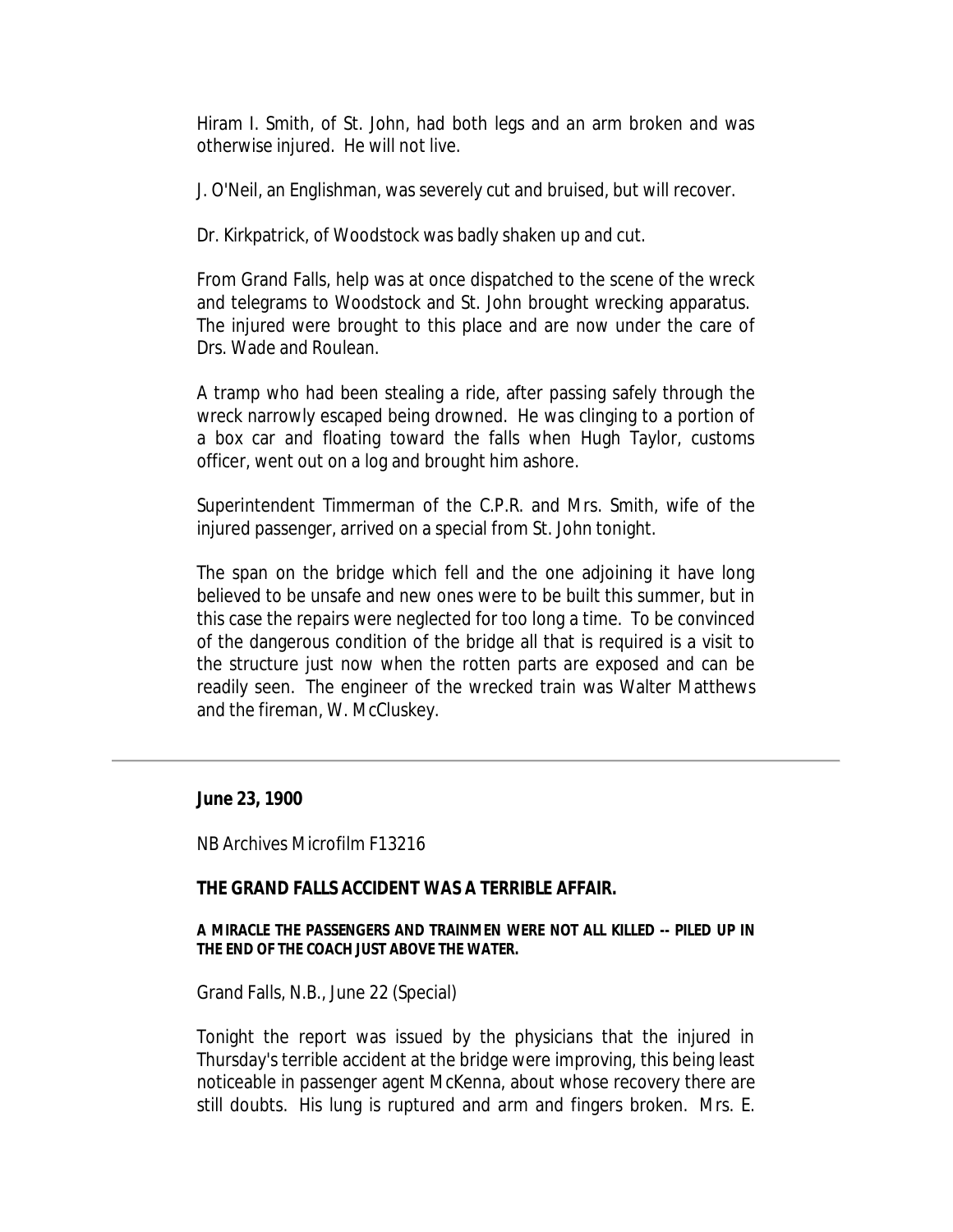McKenna, his sister-in-law, arrived here from Quebec today to help care for him.

Mr. Hiram I. Smith the representative of M. T. McAvity & Sons, is now happily considered out of danger. His chest and back were jammed and he was otherwise bruised. His wife is with him as also is Mr. J. Boyd Mann of McAvity's office.

The passenger, J. O'Neil, is a member of a Cardiff, Wales, Lumber firm. He is in Canada to buy lumber. His ankle and arm were sprained and he was shaken up and bruised, but he is getting along well. Mr. J. Harry Driscoll, of St. John, arrived here today to look after him.

Conductor Henderson, of Edmundston, who, though it is not thought seriously, was in charge of the train, was injured internally. On of the brakemen was named Poitras. He was but slightly hurt. Engineer Matthews and fireman McCluskey, who went down with their engine, are both Woodstock men. Engineer Matthews is not injured, and the fireman's hurts are but little.

Express agent H. Henderson received internal injuries. The injuries of Dr. Kirkpatrick of Woodstock are slight, to his head.

Miss Ada Burns, trained nurse of St. John, arrived here today to send the injured passenger Smith, and a dispatch from St. John says two more trained nurses left there tonight to care for Mr. McKenna and Mr. O'Neil. The C.P.R. is sending the nurses and has also brought two more physicians - Drs. Kierstead and Hans of Woodstock to assist Drs. Wade and Roulean, of this place in ministering to the injured. The railway corporation is doing all possible for the sufferers.

The accident was indeed a terrible one, unique in many particulars. It was the third span from the Edmundston end of the bridge which gave away. Down to the river, 75 feet below, plunged the locomotive with its engineer and fireman in the cab. Their survival is one of the strange features of the accident. Crashing after the engine came seven freight cars - some box and some flats. The engine and tender were completely submerged, there being some 1 feet of water there. As the cars fell they stacked one upon its neighbor and so remained, forming a chain of cars from river bed to the solid span of the bridge which rests on the Edmundston bank. The stacking of the cars seemed to keep the saloon and smoker much on this span of the bridge. It is appalling to think what would of been the results had there been a less number of freight cars to the train, then the whole line of cars must have plunged into the river,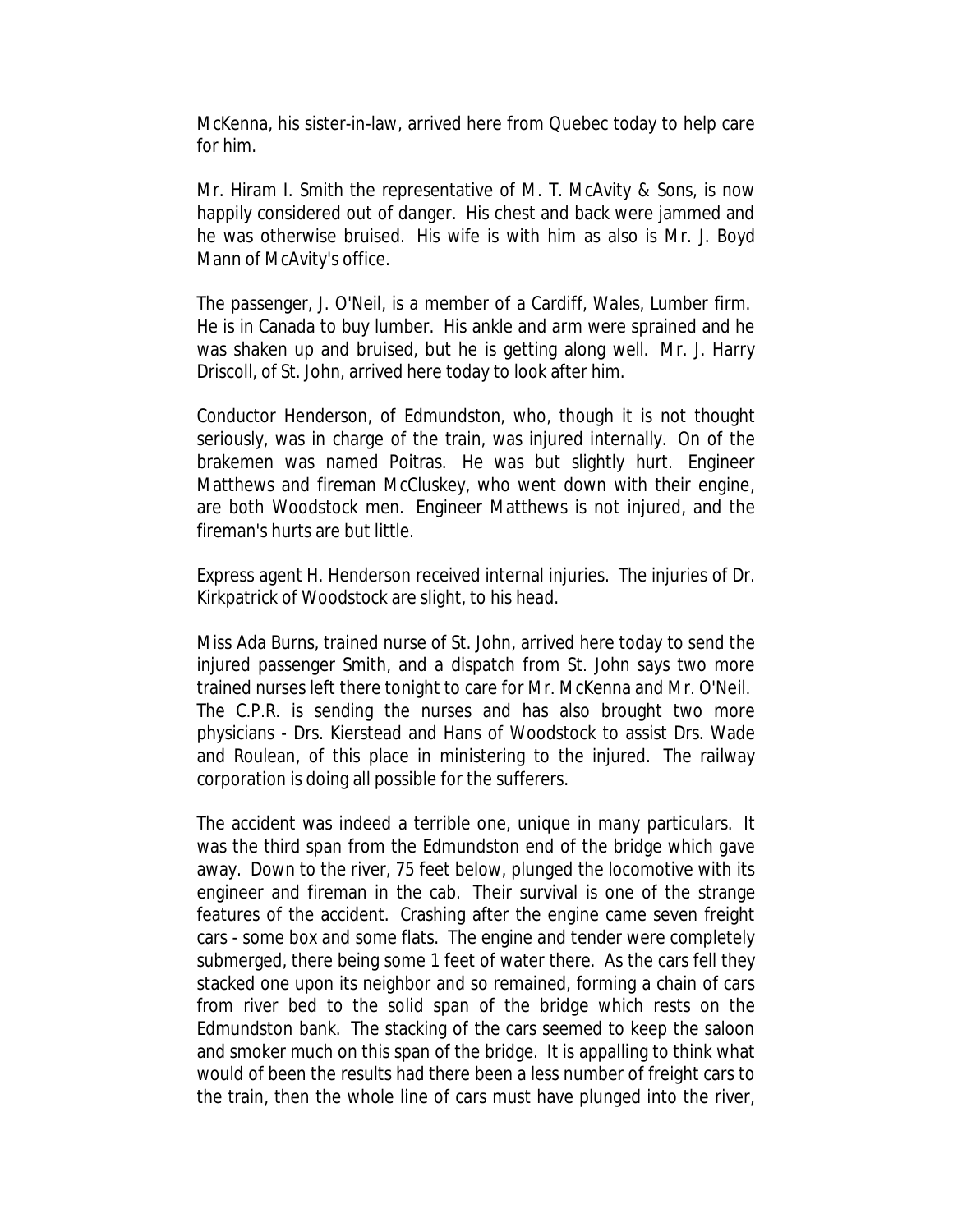carrying the passengers to almost certain death. Superintendent Timmerman has brought Engineer Barber here to see about wrecking and repairs. Superintendent Newcombe of the Woodstock division is also here. The officials have put into execution plans for resuming a service. Freights and passengers will transfer across the suspension bridge , a C.P.R. engine being sent around from St. John by I.C.R. to the Edmundston side to attend to that end of the business. This arrangement will be completed by Saturday afternoon. Transfer tickets will be issued on the trains here.

Wrecking crews are here and the wrecked cars will be stripped of their freight and made lighter for raising. It will be a difficult task to get the engine and tender up. The locomotive sent round by I.C.R. will be used from the Edmundston side in hauling the cars up on the remaining spans of the bridge on that side. When this shall be done, the bridge will be examined as to repairs, and a big crew will be put to work.

Apparatus to assist in recovering the wreckage has arrived and one box car, loaded with shingles, has drifted down the river and has grounded a short distance above the falls.

Harry Henderson, the Dominion Express Company auditor, one of those who was in the wreck Thursday, arrived in the city last night and registered at the Dufferin. Mr. Henderson's injuries were not serious, still he shows evidence of a rough experience. At the hotel last night he gave a graphic description of the disaster. It was nothing short of miraculous that all in the first class passenger car were not killed. Had the water in the river been two feet higher, or had there been one freight car less, the passengers would have been drowned like rats in a trap. The train was made up of seven freight cars, one first class passenger and a combination baggage and smoker. The engine all except the smoker and baggage car went down with the broken span. The last car remained on the intact portion of the bridge while the first class passenger, freight cars and engine formed a chain running into the river.

The locomotive, with engineer Matthews and fireman McCluskey in the cab, sank to the bottom and turned over on its side. Neither one of the men knows how he escaped, but they think they were forced out of the cab by air which the locomotive carried down. They first realized where they were when they found themselves floundering about the surface. A boat picked them up and took them to he shore. When the span gave way Engineer Matthews had no time to stop the engine and she plunged into he water in motion. Strange to say neither the engineer nor the fireman were injured.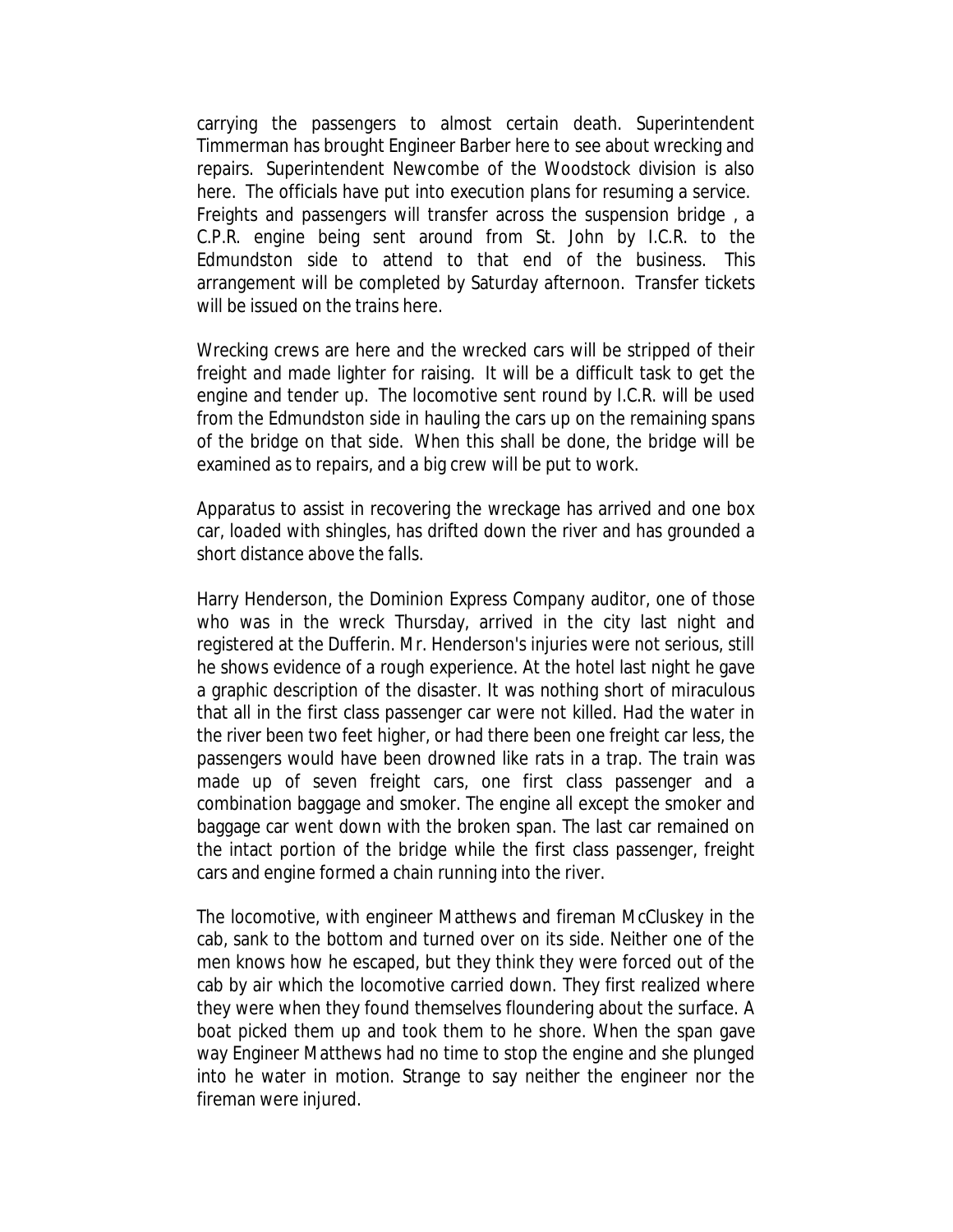Mr. Henderson gives the following story of the experience in the first class passenger coach:

 "There were six passengers in the car- Hiram I. Smith, traveler for T McAvity &Son, St. John; James McKenna, traveling passenger agent of the Canadian Pacific Railway; J. O'Neil, an Englishman who is buying lumber in New Brunswick; Dr. A. C. Kirkpatrick, of Woodstock; Miss Kierstead, of Machias Me., who was returning home from school and myself. McKenna and myself were standing in the aisle when I felt the train give a sharp jerk. A glance ahead gave the impression that we were plunging through the bridge. The next moment the six occupants were piled in a heap at one end of the car, which was standing almost perpendicular. Most of the seats broke from their fastenings and we were pinioned under these and the other fittings which formed a large pile of debris. My first impression was that we were being drowned in the car, as a stream of water was falling on my head, the only part of my body which I could move. It was a great relief when I learned that the water was coming from the car tank which had fallen on me. I was pinioned on top of another man who proved to be McKenna. It was some time before he regained consciousness. From his groans I felt that he was dying.

He begged for me to get off him, but we were both tightly squeezed under the mass of broken seats. Traveler Smith was at the bottom of the perpendicular car and his head was forced through the panel of the car door. Our car was hanging almost perpendicular from the bridge, with the end we were piled up reaching the water, so that part of Mr. Smith's head was submerged. The first to extricate himself was Dr. Kirkpatrick, who broke open some of the car windows. He was soon able to free Miss Kierstead, who was only jammed beneath a couple of seats, although she was at the extreme end of the car which hung down. The doctor was unable to do anything for the rest of us, but Conductor Henderson and two brakemen and three passengers who were in the combination car which remained on the bridge and practically escaped injury, lowered themselves into our car by means of a rope through the upper door. They got right to work to free McKenna, Smith, O'Neil and myself, but it was a difficult task to clear the heaps of seats from the small space at the end of the car. They were forced to break up the iron seats and throw them out of the window. Mr. O'Neil was taken out after about five minutes, but it was fully half an hour before all were out of the mass. McKenna and myself were released at the same time. Smith was relieved a few minutes later. McKenna when taken out was covered with blood, but was able to stand. Smith was a fearful sight from bruises and was still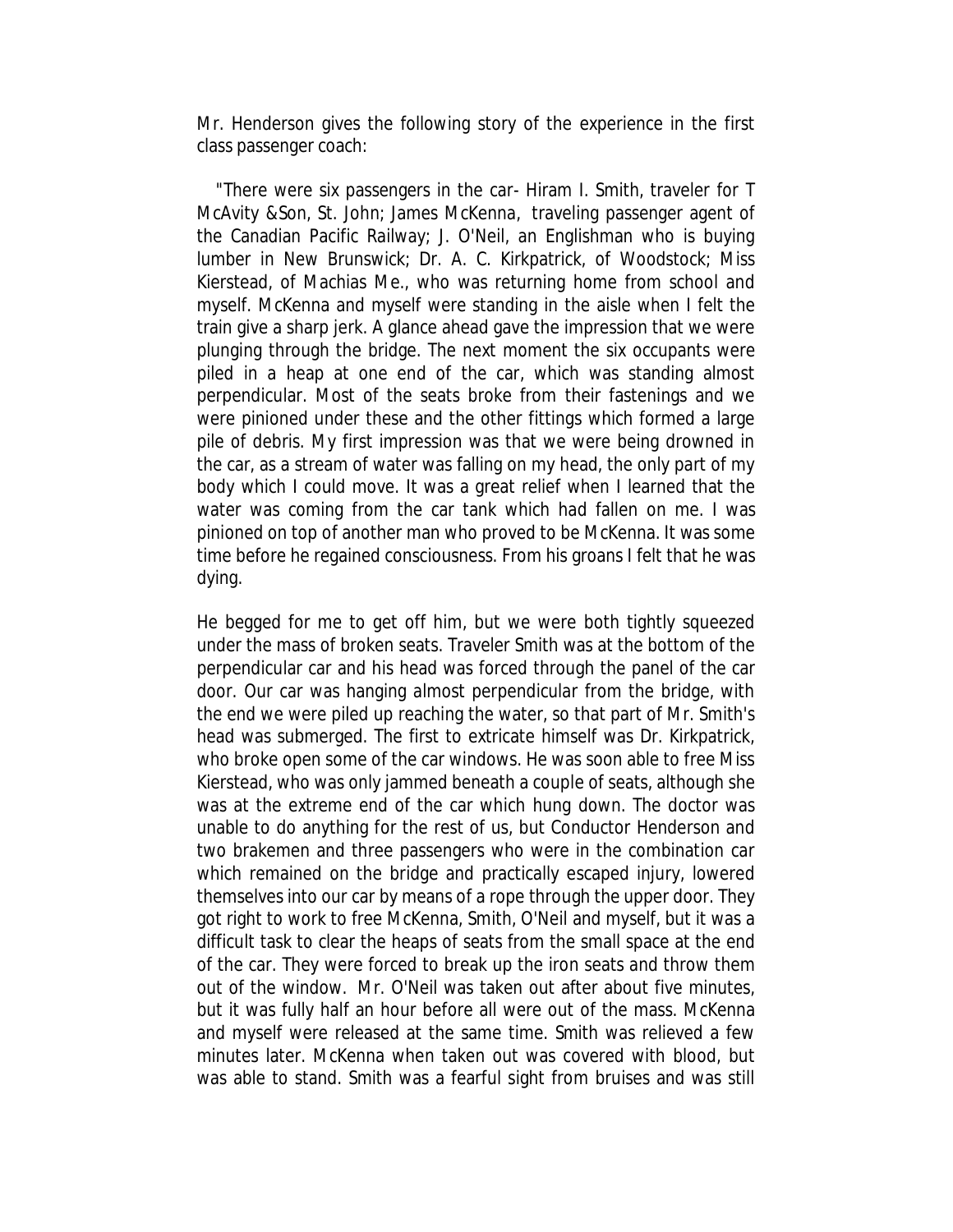insensible. If the car had descended a few inches lower he would have been drowned by the water covering his head."

 "Boats from the villagers arrived and we were taken out of the car and rowed ashore. Smith and McKenna, who required immediate attention, were looked after first. The former was taken to the residence of Dr. Rouleau, while McKenna was removed to the residence of Mr. Curless, a customs officer, a mile away. He was attended to by Dr. Wade. The rest of us were kindly attended to by the people of the village."

Mr. Henderson says that Traveling Passenger Agent McKenna is the most seriously injured of the six who were in the passenger car. One of his arms and one finger are broken and he has internal injuries, including a ruptured lung. He sustained some bad cuts about the head and face. Mr. Smith's body and head were badly crushed, but no bones are broken. He will recover. Miss Kierstead escaped with a scratched hand. She was wonderfully fortunate, as she was seated at the end of the car which hung downward. Her escape is accounted for by the seats on her side not breaking from their fastenings. Dr. Kirkpatrick's injuries consisted of superficial bruises and a cut head. Mr. O'Neil had his left side injured and arm and ankle sprained. Mr. Henderson received a bad cut on the back of his head, had one of his shoulders sprained, besides some bad bruises on his limbs.

Conductor Henderson was in the baggage car, which slanted slightly when the other cars plunged down with the 40-foot span of the bridge. He was struck by a chest of tools and had two or three ribs broken. The brakeman as well as three passengers who were in the smoking compartment, escaped being hurt.

Mr. Henderson says the water in the river is 20 feet deep and the level of the bridge is 25 feet from the water. The afternoon of the accident Superintendent Newcombe arrived in a special train at the scene of the accident, accompanied by Drs. Hand and Kierstead, who were sent to the injured by the superintendent.

Mr. Smith is still at Dr. Rouleau's and Mr. McKenna at Mr. Curless' residence attended by Dr. Wade. Mr. Smith's wife is nursing him. Mr. O'neil is at the hotel in the village, while Dr. Kirkpatrick and Miss Kierstead left for their houses yesterday, while Mr. Hendeson came to St. John.

About 10 o'clock last night a C.P.R. engine with crew was sent out from Fairville to get to the Edmundston side of the bridge. To do this it had to